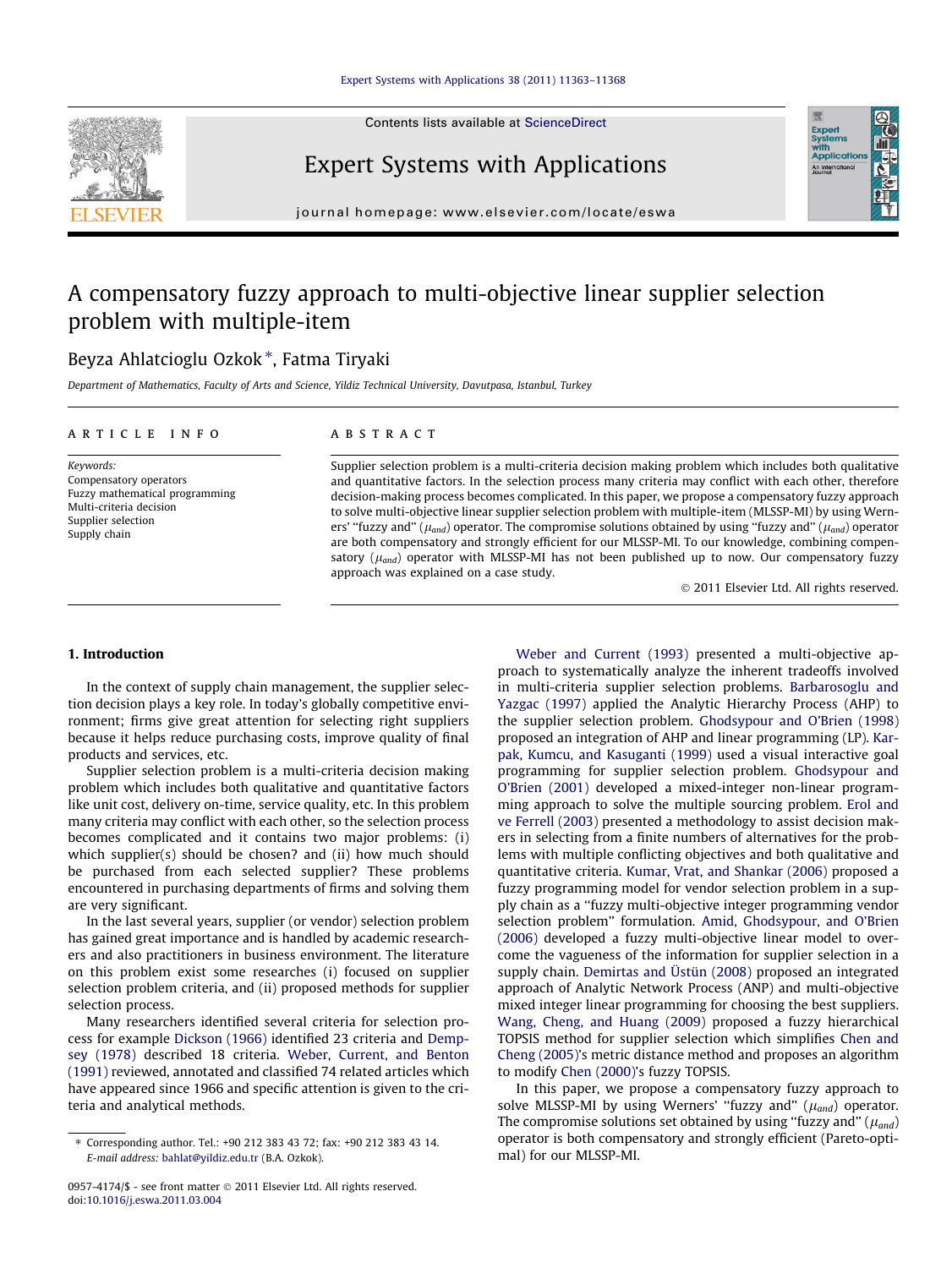The paper is organized as follows: Section 2 summarizes the compensatory fuzzy aggregation operators, Section 3 presents the multiple-objective linear supplier selection model, Section [4](#page--1-0) explains our methodology using Werners' compensatory ''fuzzy and'' operator to multi-objective linear supplier selection with multiple-item. Furthermore, giving a theorem and proof, we show that the solutions generated by Werners' compensatory ''fuzzy and'' operator do guarantee Pareto-optimality for our problem. Section [5](#page--1-0) gives an illustrative numerical example in order to demonstrate the feasibility and efficiency of the proposed method using ''fuzzy and'' operator. Finally Section [6](#page--1-0) draws some general conclusions.

#### 2. Compensatory fuzzy aggregation operators

There are several fuzzy aggregation operators. The detailed information about them exists in [Zimmermann \(1993\)](#page--1-0) and [Tiryaki](#page--1-0) [\(2006\).](#page--1-0) The most important aspect in the fuzzy approach is the compensatory or non-compensatory nature of the aggregate operator. Several investigators [\(Lai & Hwang, 1996; Luhandjula, 1982;](#page--1-0) [Shih & Lee, 2000; Zimmermann, 1993](#page--1-0)) have discussed this aspect.

Using the linear membership function, Zimmermann proposed the ''min'' operator model to the multi-objective linear problem (MOLP) ([Zimmermann, 1978](#page--1-0)). It is usually used due to its easy computation. Although the ''min'' operator method has been proven to have several nice properties [\(Luhandjula, 1982](#page--1-0)), the solution generated by min operator does not guarantee compensatory and Pareto-optimal ([Guu & Wu, 1997; Lee & Li, 1993; Wu & Guu,](#page--1-0) [2001\)](#page--1-0). The biggest disadvantage of the aggregation operator "min" is that it is non-compensatory. In other words, the results obtained by the ''min'' operator represent the worst situation and cannot be compensated by other members which may be very good. On the other hand, the decision modeled with average operator is called fully compensatory in the sense that it maximizes the arithmetic mean value of all membership functions.

As a result of experiment made by [Zimmermann and Zysno](#page--1-0) [\(1980\),](#page--1-0) most of the decisions taken in the real world are neither non-compensatory (min operator) nor fully compensatory. So, these operators do not seem to be very suitable for modeling the real world problems in many situations. To overcome this difficulty [Zimmermann and Zysno \(1980\)](#page--1-0) have suggested a class of hybrid operators called compensatory operator with the help of a suitable parameter of compensation  $\gamma$ .

In this paper, we will use Werners' compensatory ''fuzzy and'' operator and show that the solutions generated by this operator do guarantee Pareto-optimality for our MLSSP-MI problem. Let us introduce Werners' compensatory "fuzzy and" operator:

Based on the  $\gamma$ -operator, [Werners \(1988\)](#page--1-0) introduced the compensatory ''fuzzy and'' operator which is the convex combinations of min and arithmetical mean:

$$
\mu_{and} = \gamma \min_{i}(\mu_i) + \frac{(1-\gamma)}{m} \left( \sum_{i} \mu_i \right),
$$

where  $0 \le \mu_i \le 1$ ,  $i = 1, \ldots, m$ , and the magnitude of  $\gamma \in [0, 1]$  represent the grade of compensation.

Although this operator is not inductive and associative, this is commutative, idempotent, strictly monotonic increasing in each component, continuous and compensatory. Obviously, when  $\gamma$  = 1, this equation reduces to  $\mu_{and}$  = min (non-compensatory).

#### 3. The multi-objective linear supplier selection model with multiple-item

A general multi-objective linear supplier selection model can be stated as follows [\(Amid, Ghodsypour, & O'Brien, 2006](#page--1-0)):

$$
\min \; Z_1, Z_2, \ldots, Z_k,\tag{1}
$$

max  $Z_{k+1}, Z_{k+2}, \ldots, Z_J$ , (2)

s:t:

$$
x \in X_d, X_d = \{x | g(x) \leq b_k, k = 1, \ldots, K\},\tag{3}
$$

where  $Z_1, Z_2, \ldots, Z_k$  are the negative (minimization) objectives like cost, quantity of rejected items, etc., and  $Z_{k+1}, Z_{k+2}, \ldots, Z_{I}$  are the positive (maximization) objectives such as quality, on time delivery, after sale service, and so on.  $X_d$  is the set of feasible solutions which satisfy the constraint such as buyer demand, supplier capacity, etc.

#### 3.1. Model development for MLSSP-MI

Following set of assumptions, index set, decision variable and model parameters are considered to develop the multi-objective linear supplier selection model with multiple-item.

#### Assumptions:

- 1. Quantity discounts are not taken into consideration.
- 2. No shortages of the items are allowed for any of suppliers.
- 3. Multi-item can be purchased from each supplier.

Index:

i Index for suppliers,  $i = 1, 2, ..., n$ 

s Index for items,  $s = 1, 2, \ldots, S$ 

j Index for objectives,  $j = 1, 2, \dots, J$ 

k Index for constraints,  $k = 1, 2, ..., K$ 

Decision variable:

 $x_{i,s}$  Order quantity of item s from supplier i

Model parameters:

 $D_s$  Demanded quantity of item s

- $C_{i,s}$  Upper limit of the quantity of item s obtained by supplier i
- n Number of suppliers competing for selection
- 
- $p_{i,s}$  Unit price of item *s* obtained by supplier *i*  $k_{i,s}$  (%) Percentage of service quality level of item *s*  $k_{i,s}$  (%) Percentage of service quality level of item s from supplier *i*  $r_{i,s}$  (%) Percentage of quality level of item s from supplier *i*
- $r_{i,s}$  (%) Percentage of quality level of item s from supplier *i*  $f_{i,s}$  (%) Percentage of rejected quantity of item s from supp
- Percentage of rejected quantity of item  $s$  from supplier  $i$
- $F_s$  Upper limit of rejected quantity for item s
- $B_s$  Budget constraint allocated to item s

Objective functions:

1. Total purchased cost minimization: The buyer expects to minimize the total purchase cost, so the objective function can be stated as:

Minimize 
$$
Z_1 = \sum_{i=1}^{n} \sum_{s=1}^{S} p_{i,s} x_{i,s}.
$$
 (4)

2. Service quality maximization: Suppliers' service quality rating is a very important indicator for supplier selection problem. This rating value contains after sale service, items delivery on time, etc. The objective function maximizes the total service quality and can be stated as:

Maximize 
$$
Z_2 = \sum_{i=1}^{n} \sum_{s=1}^{S} k_{i,s} x_{i,s}.
$$
 (5)

3. Item quality maximization: The buyer expects to maximize total quality of items so the objective function can be stated as:

$$
\text{Maximize } Z_3 = \sum_{i=1}^n \sum_{s=1}^S r_{i,s} x_{i,s}. \tag{6}
$$

Constraints:

$$
\sum_{i=1}^{n} x_{i,s} \geqslant D_s, \quad s = 1, 2, ..., S,
$$
\n(7)